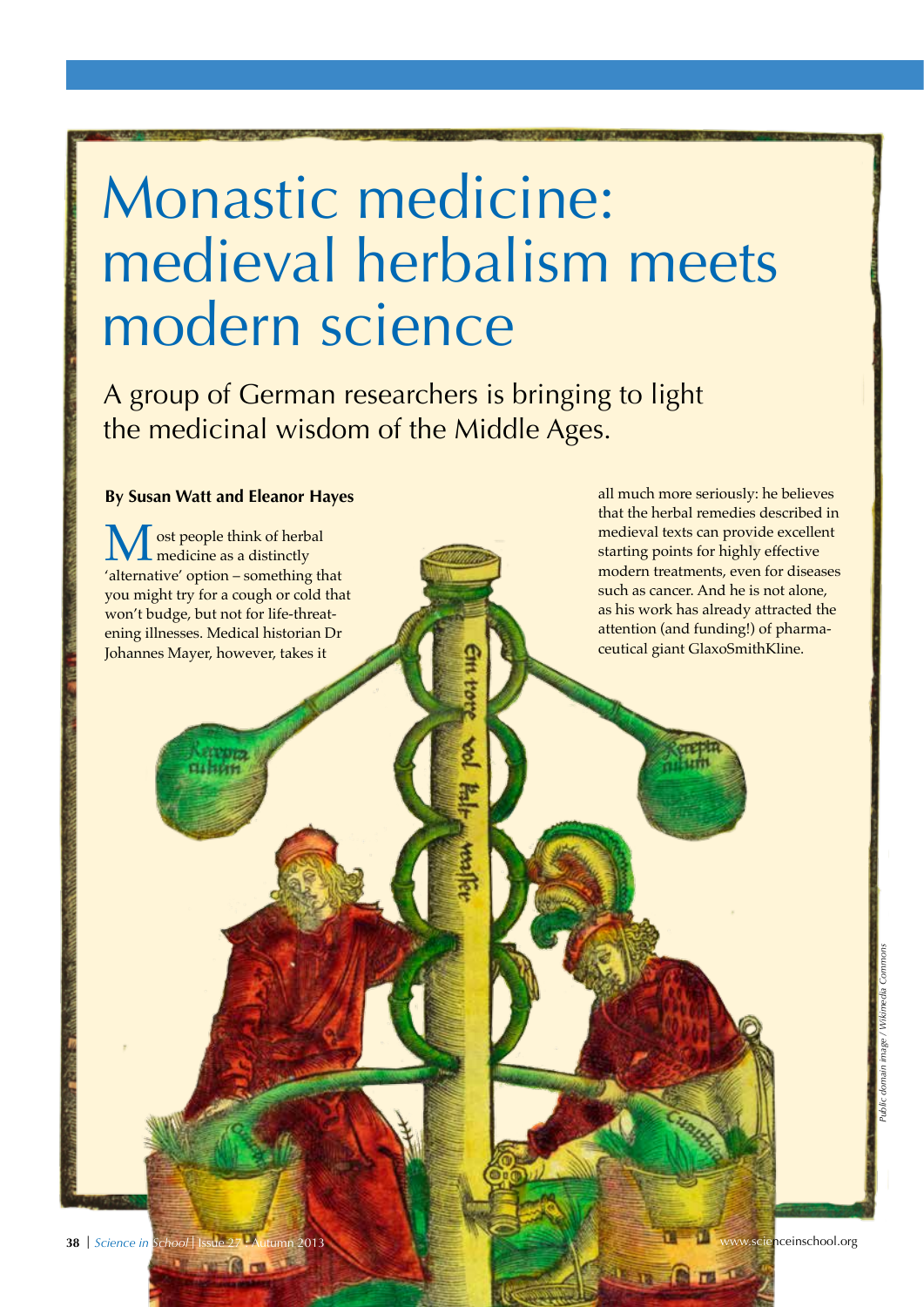### Science topics

### **Biology Chemistry** *Medicine*  **History Religious studies**

**Ages 12+**

**REVIEW**

It is widely known that herbs are useful in everyday life in a number of different ways; this article describes one such application – how medieval monastic herbs can be used as a source of modern medicines. Of great interest is the obvious link between history, religious studies and science disciplines such as plant biology, chemistry and pharmacy. Equally interesting is the complex procedure involved in extracting useful information from medieval monastic manuscripts. Overall, the article shows beautifully how knowledge can be transferred across time and different civilisations.

The article is an excellent source of information for interdisciplinary lessons. Relevant topics could include:

- Natural ingredients for modern medicines
- Using old wisdom for new discoveries
- How knowledge is transferred across time and different civilisations.

Suitable comprehension questions include:

- 1. Why is it difficult to gather useful information about herbs that could be used to treat illnesses?
- 2. The pharmaceutical industry normally relies on the combined work of biologists, chemists, pharmacists and doctors to develop a new drug. In the case of the monastic medicines described in this article, researchers from a wider spectrum of disciplines are needed. Explain why this is the case.
- 3. Once useful medicinal herbs have been identified, why can it be difficult to source large amounts of the specific herbs or their active ingredients?

*Michalis Hadjimarou, Cyprus*

The focus for Dr Mayer's research group at the University of Würzburg, Germany, is monastic medicine (*Klostermedizin* in German). For the past 30 years, group members have been sifting through monastic manuscripts dating from the 8<sup>th</sup> century onwards, translating and publishing details of plant remedies and the ailments that they are intended to treat.

Their work moved from the historical towards the more scientific some 14 years ago, when the group received a visit from a manager at GlaxoSmith-Kline. When the visitor asked "What is monastic medicine? Is it praying or something?", Dr Mayer explained that in fact it meant elucidating the herbal treatments documented by monasteries and investigating their physiological effects.

That visit led to a research group being established at the university, with sponsorship from GlaxoSmithKline, to look for effective modern remedies derived from medieval monastic knowledge. So far the collaboration has led to the development of some products to treat the common cold,

The abbey of St-Martin-du-Canigou was built in the  $10<sup>th</sup>$  century in the south of France. It had a herbal garden where many types of local

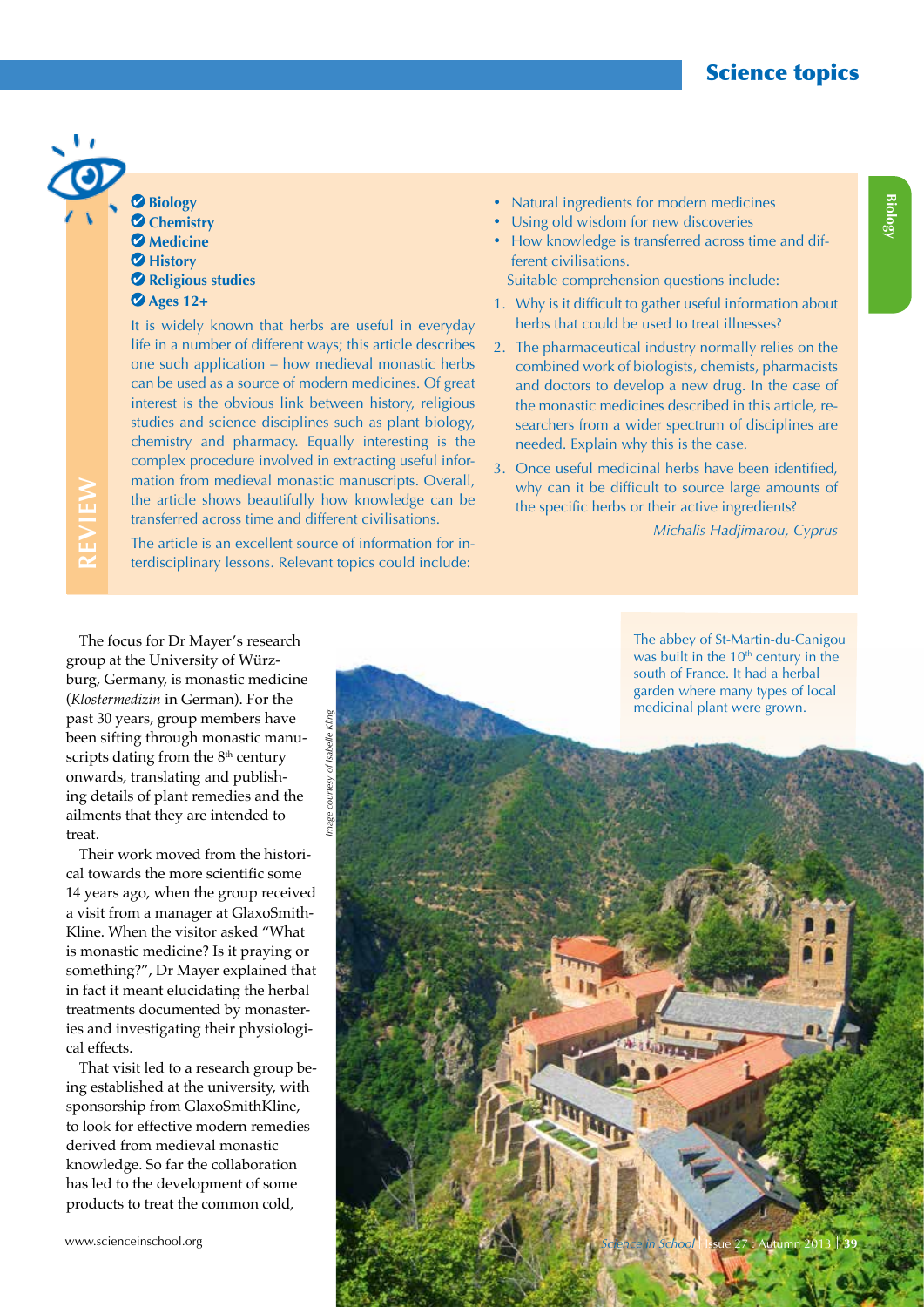



Ten years ago, the Klostermedizin research group started a project together with Abtei to investigate the active ingredients and mechanisms by which hops *(Humulus lupulus)* and valerian *(Valeriana officinalis)* work as sedatives (see, for example, Schellenberg et al., 2004). They found that the lignans in hops function similarly to adenosine, an inhibitory neurotransmitter that promotes sleep. Hops work in a similar way to the hormone melatonin, which plays a role in the body clock.

sold under the appropriately named brand Abtei (German for 'abbey'). The group now has other links with pharmaceutical companies, as well as with Würzburg University Hospital.

The initial source of such fruitful results is the huge range of historical texts. "First we tried to research the plants that were documented in monasteries used in the early and higher Middle Ages, between the  $8<sup>th</sup>$  and  $12<sup>th</sup>$ 

centuries," says Dr Mayer. "But now we are researching the whole history of medicinal plants in Europe up to the modern day, looking for indications of what might be useful."

The research involves several steps: translating the texts (often from medieval Latin), identifying precisely which plant was used for which treatment – no easy task given the inconsistent and varied common names

*Salvia officinalis*, a type of sage, is mentioned in medieval manuscripts as being useful for improving memory. Recent research at the University of Newcastle, UK, has shown it to be effective in this role (it appears to help reduce the breakdown of the neurotransmitter acetylcholine), which makes it a candidate for the development of a treatment for dementia (Scholey et al., 2008). Drug development and clinical trials take time, however, so Dr Mayer expects it will be another ten years before a drug based on sage becomes available.



used for many plants – and then finding the active ingredients.

Some of these ingredients are then tested in laboratories at Würzburg University Hospital or at their partner pharmaceutical companies. For example, scientists in the ear, nose and throat department at the hospital are currently testing the effect of waterand alcohol-based extracts of *Osmunda regalis* (old world royal fern) and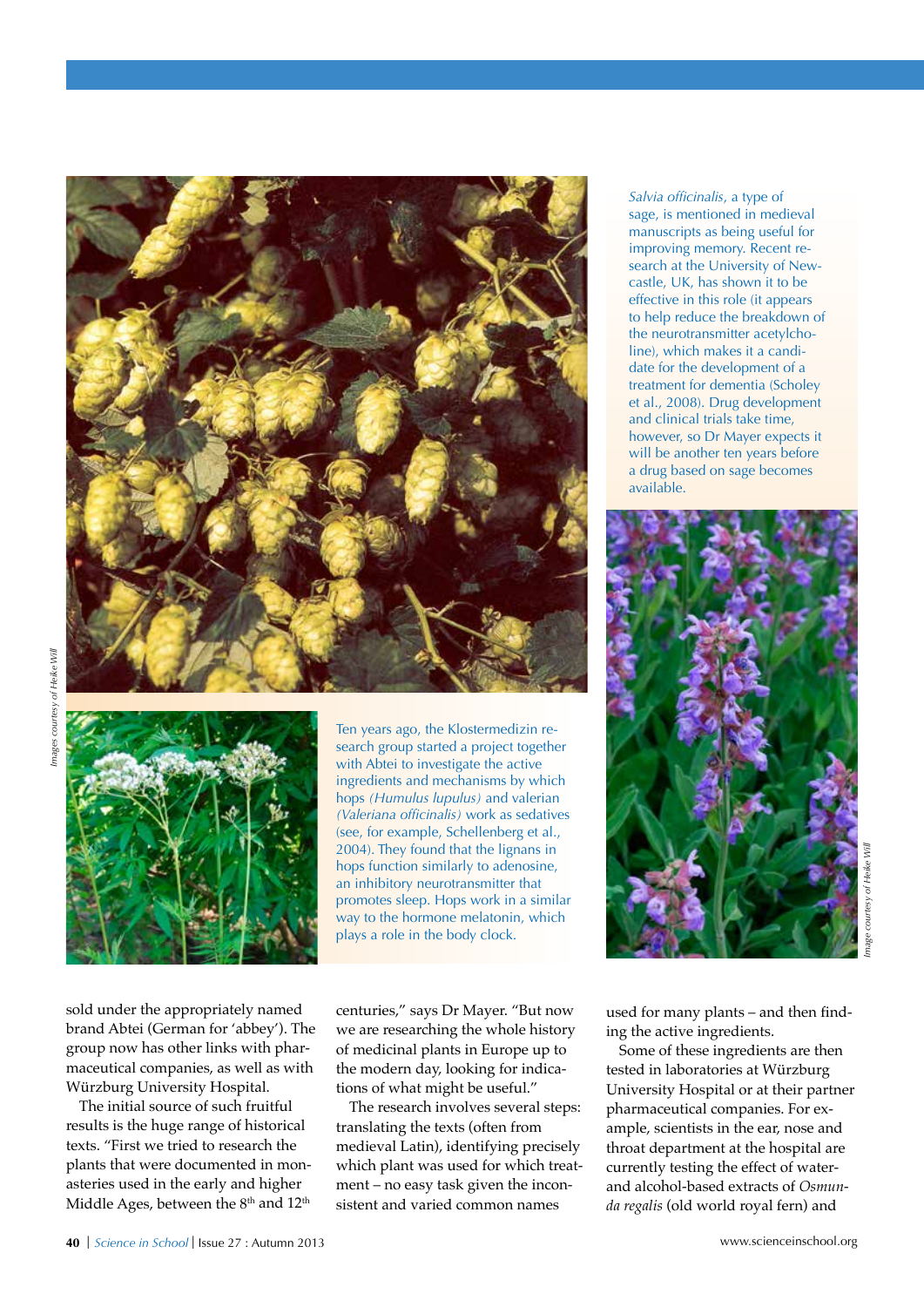## Reliable remedies

Although many plants have been used traditionally in medicine, few have been investigated scientifically to find out whether they are indeed safe and effective remedies for the conditions they are said to treat. In addition to laboratory studies, such as those carried out by Dr Mayer's group, the clinical efficacy of a treatment also needs to be tested.

Scientists agree that the best way to find out the effect of a treatment is via a high-quality clinical trial, or RCT (randomised controlled trial). These include several precautions to make sure the trial results are free from bias:

- The treatment being studied is compared to one or more alternative *control* treatments, including a placebo (one that has no direct pharmacological effect, such as a sugar pill).
- Participants in the trial are randomly assigned to the different treatments.
- Neither the patients themselves, nor the people giving them the treatment, know which treatment each has been given; this is called *double-blinding.*
- The trial needs to have enough people taking part so that the results could not easily have occurred by chance (the more data there is, the less likely this is to happen).

While this all may seem very complicated, without these precautions the results could easily be due to factors other than the treatment itself, so they would not be reliable. Even when a high-quality study has been done, the results need to be examined alongside those from other such trials to see what the total evidence suggests. (To learn more about clinical trials, see Garner & Thomas, 2010, and Brown, 2011.)

Herbal treatments that are supported by good-quality evidence include these:

- • Artichoke *(Cynara scolymus)* can aid digestive problems as it increases the flow of bile, which helps to digest fats. See *The Handbook of Clinically Tested Herbal Remediesw1* for evidence.
- • Cranberry *(Vaccinium macrocarpon)* may help prevent urinary tract infections: drinking cranberry juice is thought to make bacteria less able to adhere to walls of the urinary tract. (However, a recent evidence review concluded cranberry is less effective than previously thought.) See the Cochrane Collaboration website<sup>w2</sup> for evidence.

• St. John's wort *(Hypericum perforatum)* is as effective in treating depression as some pharmaceutical antidepressants, but like them it can also have side effects. See *The Handbook of Clinically Tested Herbal Remediesw1* for evidence.

Artichokes can aid digestive problems.



Cranberries may help prevent urinary tract infections.



St. John's wort has been proven in clinical trials to be effective at treating depression.



**Biology**

**BACKGROUND**

BACKGROUND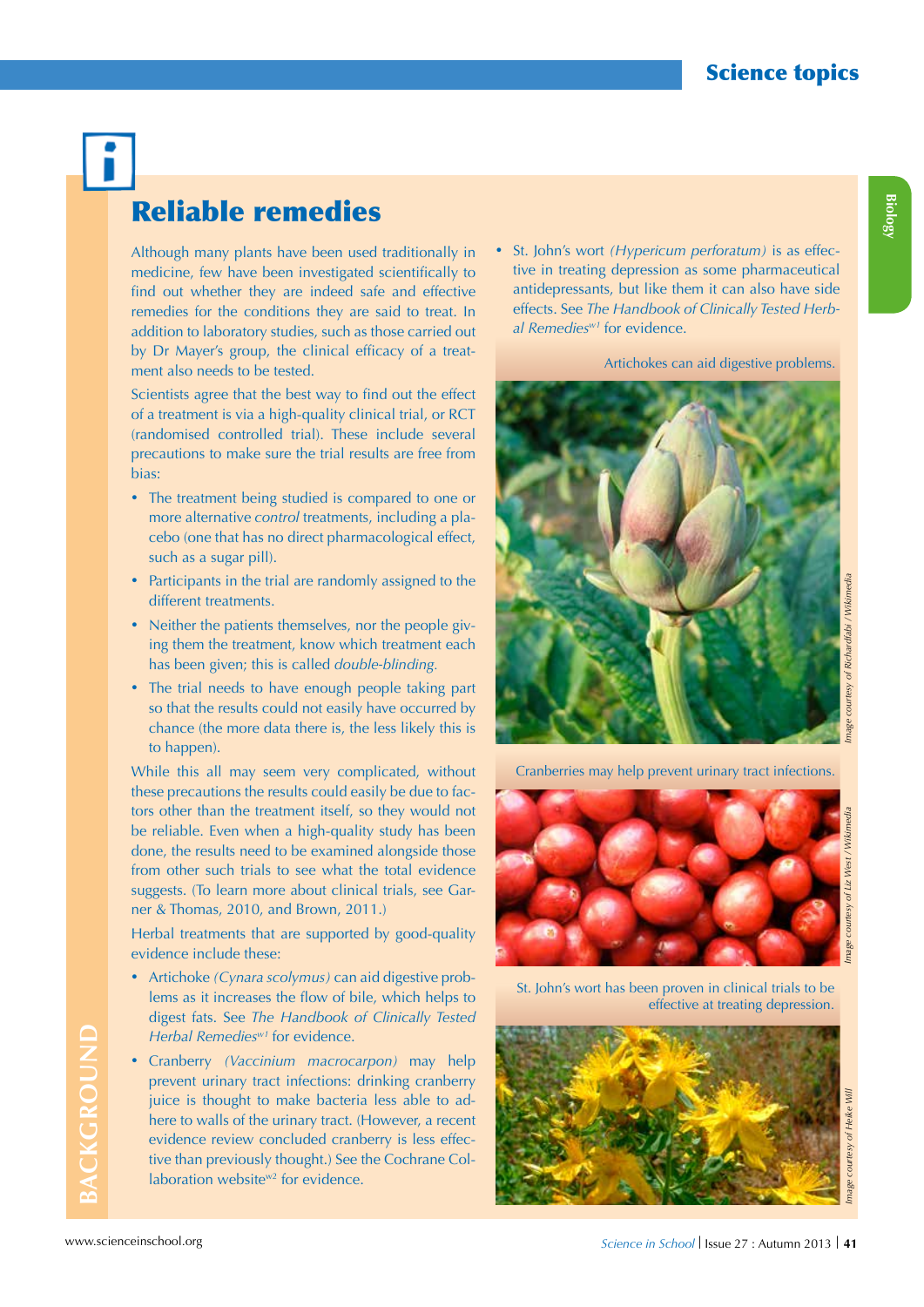

Folio from a manuscript of the *De Materia Medica* by Dioscorides (ca. 40-90 AD), showing a physician preparing an elixir. From Iraq or Northern Mesopotamia, perhaps Baghdad.

*Chelidonium majus* (greater celandine) on cultures of ear cancer cells. Finally, a few promising leads have been passed on for development as potential new drugs, undergoing clinical trials and other testing to conform to legislative requirements. If the fern and celandine extracts prove effective, for example, the clinical trials will be carried out at the hospital.

This complex process is reflected in the multidisciplinary expertise of Dr Mayer's team, which comprises academics from a variety of backgrounds: historians of medicine and scholars of Latin and ancient Greek, plus chemists, biologists and pharmacists – all of whom are needed to fully understand the medieval recipes. There are also outside specialists that the group can





Public domain image / Wikimedia Commons

call on – including a Cistercian monk who is a biologist.

Dr Mayer's own background is in history. "I first studied history, and then the history of medicine and that's how I found out that we didn't know what plants they really were using in the Middle Ages. So I started to make a database about historical plants used in Europe," he says.

Although most of the key texts are written in Latin, in many cases this is a translation from earlier texts written in Arabic, some of which also contain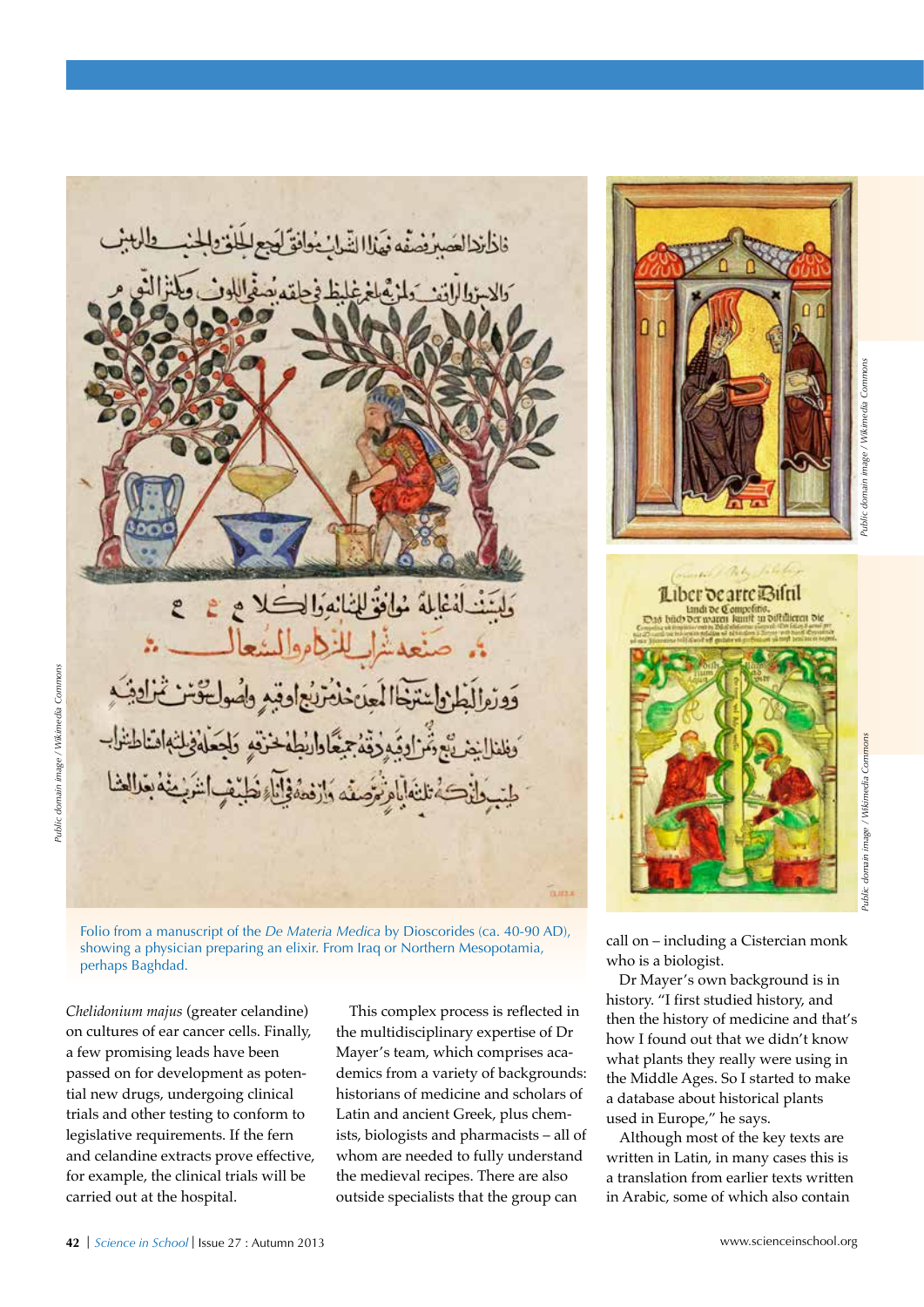Science topics

Hildegard of Bingen (1098-1179) was an influential Benedictine abbess who wrote botanical and medicinal texts, as well as theological manuscripts and beautiful liturgical music. She is shown here, in a miniature from the *Rupertsberger Codex des Liber Scivias,* being inspired by God.

Folio from Hieronymus Brunschwig's *Liber de arte Distillandi de Compositis* (Strasbourg, 1512) showing two figures performing a distillation. Brunschwig's comprehensive book on distillation was one of the earliest texts devoted exclusively to chemical technology. This book expanded on his smaller, earlier work on distillation of herbal remedies to include a wide range of alchemical distillation techniques.

knowledge preserved from ancient Greek authors such as Aristotle. As Dr Mayer explains: "In the early Middle Ages there was not much literature here in Europe, and Pliny the Elder (23-79 AD) was the most important antique author for monastery medicine. Then in the  $11<sup>th</sup>$  century, they started to translate Arabic texts into Latin, and so a lot of new plants came into European medicine." One example of this is *Alpinia officinarum,* a plant used to treat respiratory problems and also for relaxation. Although this plant is endemic to Europe, its medicinal use started only after the Arabic medicine texts arrived.

In time, the translation of Arabic texts came to overshadow the epoch of monastic medicine because it led to the foundation of many universi-

ties in the 13<sup>th</sup> century. So from this time onwards there were professional physicians, and monastic medicine became less important.

There was, however, a new period of monastic medicine in the 16<sup>th</sup> century, because many missionaries sent to the newly discovered lands in the Americas were monks. "The missionaries were interested in finding out what the native Americans did with the special plants in Central and South America. So they wrote books about the use of these plants, and sent the information back to Europe," says Dr Mayer.

Today, Dr Mayer's group collaborates not only with industry but also with working monasteries, advising on special plants to grow in the monastery gardens and on their uses in tea-style infusions and in lotions. They even run courses for the public at the local monastery in Oberzell – which brings in some useful additional funding for the group.

Dr Mayer has found that cultivating plants is not always the best way to obtain them, either because it's hard to get them to grow or because the ingredients obtained from wild plants are better than those from cultivated plants. "You must go out in the woods to find these plants, like *Arnica montana*; it's very difficult to cultivate the plants and to get enough flowers," he says. "But in the wild it grows well." Which is perhaps a fitting reminder of the fabulous complexity of nature, as evident today as it was to the people of the Middle Ages.

#### Class activity

Students can carry out their own research into herbal medicines that have been shown to be effective – or not. Perhaps ask them to investigate some commonly used herbal remedies (e.g. echinacea, evening primrose, gingko, ginseng, valerian) and to explain what the available information suggests and how reliable they think this is.

One of the best resources to find out about the efficacy of medicines of all kinds is the Cochrane Collaboration websitew2. The Cochrane Collaboration produces reviews of clinical trials data to establish whether there is good evidence that a treatment is effective. The reviews can be accessed via the Cochrane website.

Another resource is *The Handbook of Clinically Tested Herbal Remedies*w1 by Marilyn Barrett (2004), which can also be accessed online. The author has compiled evidence from trials of more than 30 commonly used herbal remedies, together with reviews of each trial and a rating of the quality of the evidence that each provides (graded I, II or III).

### **References**

- Brown A (2011) Just the placebo effect? *Science in School* **21**: 52-56. www. scienceinschool.org/2011/issue21/ placebo
- Garner S, Thomas R (2010) Evaluating a medical treatment. *Science in School* **16**: 54-59. www. scienceinschool.org/2010/issue16/ clinical
- Schellenberg R et al. (2004) The fixed combination of valerian and hops (Ze91019) acts via a central adenosine mechanism. *Planta Medica* **70(7)**: 594–597
- Scholey AB et al. (2008) An extract of *Salvia* (sage) with anticholinesterase properties improves memory and attention in healthy older volunteers. *Psychopharmacology* **198**:127– 139. doi: 10.1007/s00213-008-1101-3

### **Web references**

w1 – A good compilation of evaluative information about herbal treatments is: Barratt M (2004) *The Handbook of Clinically Tested Herbal Remedies Volume 2*. USA: Haworth Press, Inc. ISBN: 0-7890-2724-0. This is available online, for example at: http:// www.pharmacognosy.com/book.pdf